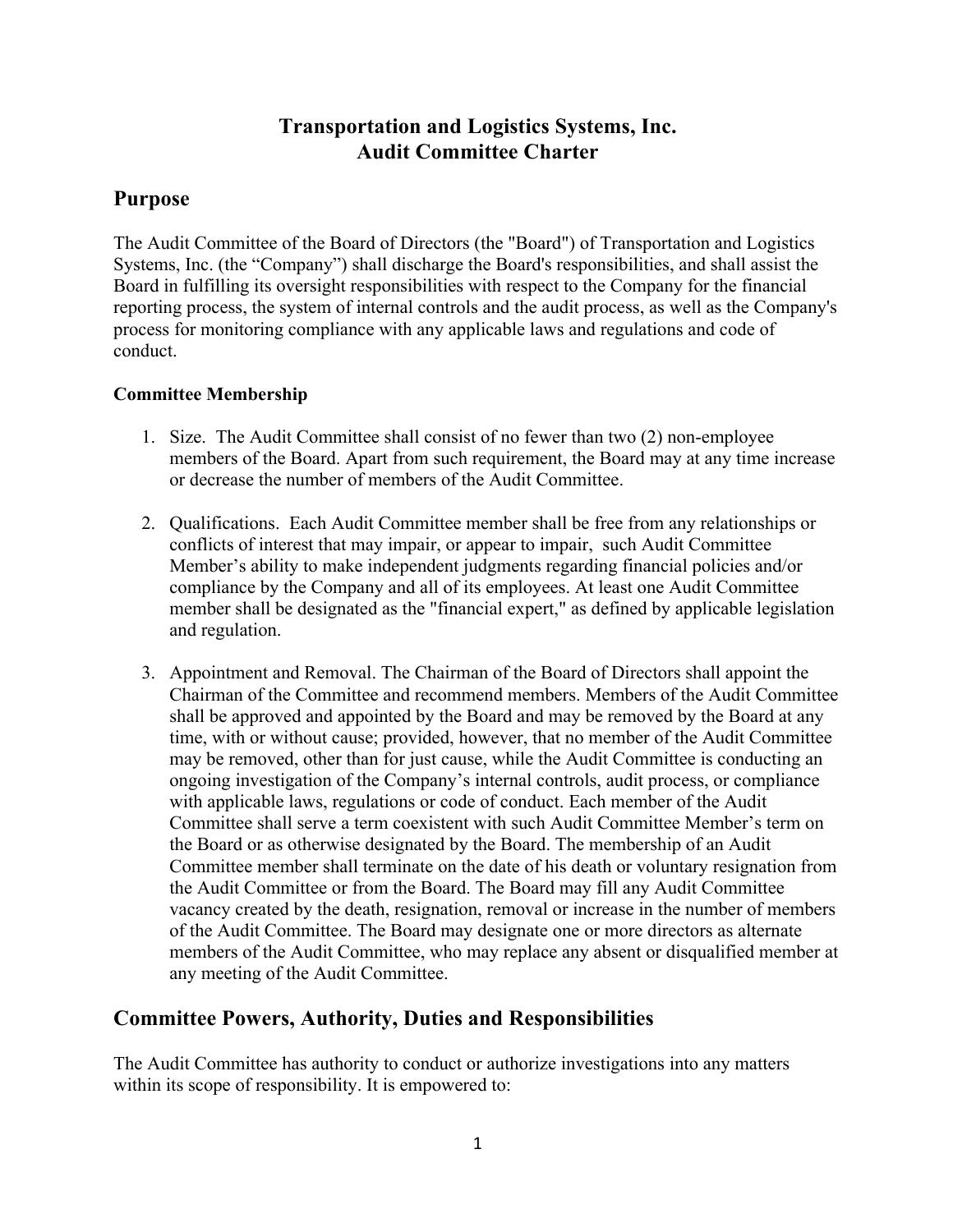- 1. Appoint, compensate, and oversee the work of any registered public accounting firm employed by the organization.
- 2. Resolve any disagreements between management and the auditor regarding financial reporting.
- 3. Pre-approve all auditing and non-audit services.
- 4. Retain independent counsel, accountants, or others to advise the Audit Committee or assist in the conduct of an investigation.
- 5. Seek any information it requires from employees, all of whom are directed to cooperate with the Audit Committee's requests or the requests on behalf of the Audit committee of any external parties.
- 6. Meet with Company officers, external auditors, or outside counsel, as necessary.

### **MEETINGS**

The Audit Committee shall meet at least four times a year, with authority to convene additional meetings, as circumstances require. All meetings shall comply with the provisions set forth in Section 19(c) of Article III of the Bylaws of the Company. All Audit Committee members are expected to attend each meeting, in person or via tele- or video-conference. The Audit Committee shall invite members of management, auditors or others to attend meetings and provide pertinent information, as necessary. The Audit Committee shall hold private meetings with auditors (see below) and executive sessions as necessary. Meeting agendas shall be prepared and provided in advance to members, along with appropriate briefing materials. Minutes shall be prepared.

#### **RESPONSIBILITIES**

The Audit Committee shall carry out the following responsibilities with respect to the Company:

#### **Financial Statements**

- Review significant accounting and reporting issues, including complex or unusual transactions and highly judgmental areas, and recent professional and regulatory pronouncements, and understand their impact on the financial statements.
- Review with management and the external auditors the results of the audit, including any difficulties encountered.

• Review the annual financial statements, and consider whether they are complete, consistent with information known to Audit Committee members, and reflect appropriate accounting principles.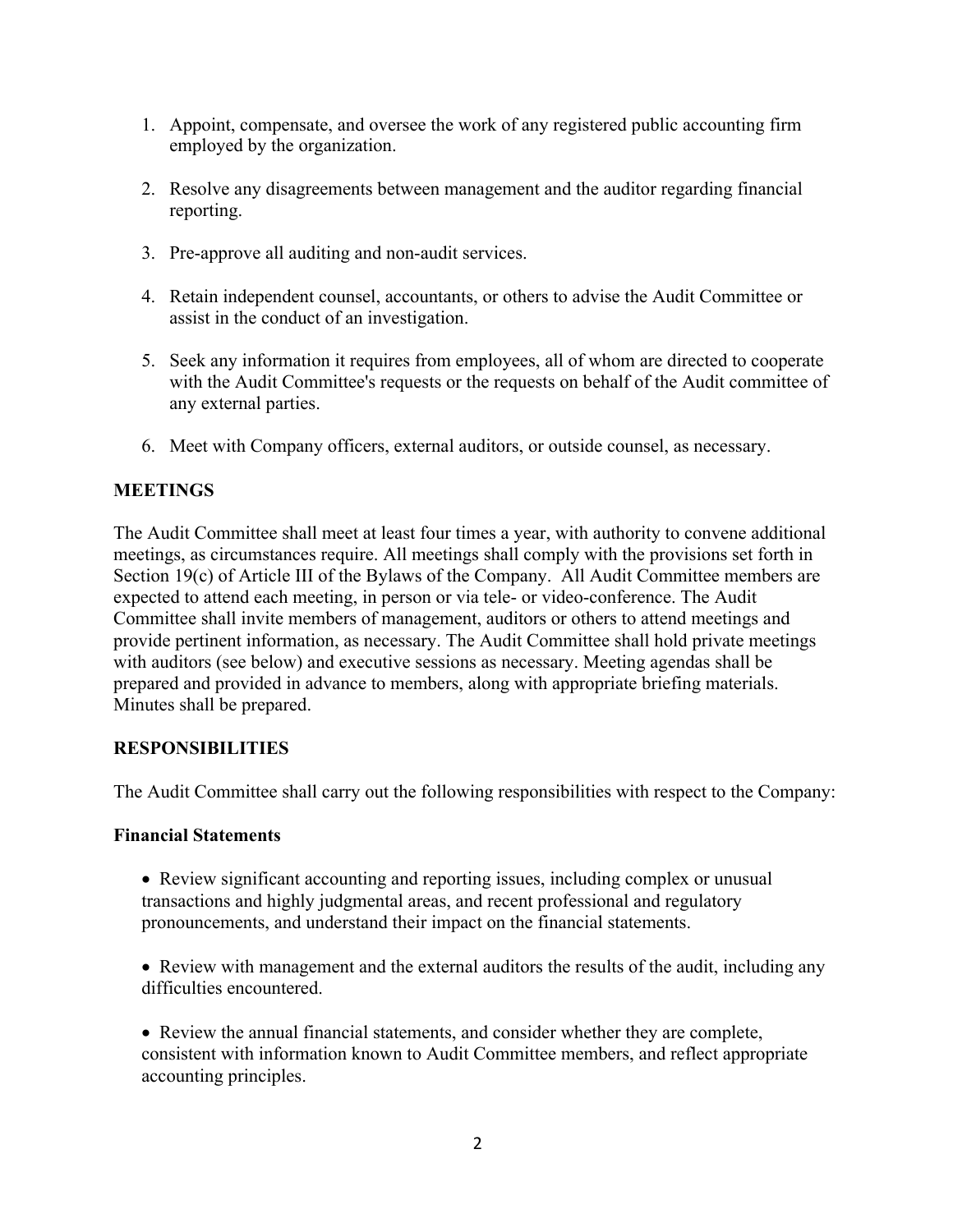• Review other sections of the annual report and related regulatory filings before release and consider the accuracy and completeness of the information.

• Review with management and the external auditors all matters required to be communicated to the Audit Committee under generally accepted auditing standards.

• Understand how management develops interim financial information, and the nature and extent of internal and external auditor involvement.

• Review interim financial reports with management and the external auditors before filing with regulators and consider whether they are complete and consistent with the information known to Audit Committee members.

#### **Internal Control**

• Consider the effectiveness of the Company's internal control system, including information technology security and control.

• Understand the scope of the internal and external auditors' review of internal control over financial reporting, and obtain reports on significant findings and recommendations, together with management's responses.

#### **Internal Audit**

• Approve the internal audit charter.

• Approve decisions regarding the appointment and removal of the chief audit executive. Ensure that there are no unjustified restrictions or limitations, and review and concur with the appointment, replacement, or dismissal of the chief audit executive.

• Approve the annual audit plan and all major changes to such plan. Review the internal audit activity's performance relative to its plan.

• Review with the chief audit executive the internal audit budget, resource plan, activities, and organizational structure of the internal audit function.

• At least once per year, review the performance of the chief audit executive and concur with the annual compensation and salary adjustment.

• Review the effectiveness of the internal audit function, including conformance with The Institute of Internal Auditors' Definition of Internal Auditing, Code of Ethics and the International Standards for the Professional Practice of Internal Auditing.

• On a regular basis, meet separately with the chief audit executive to discuss any matters that the Audit Committee or internal auditors believe should be discussed privately.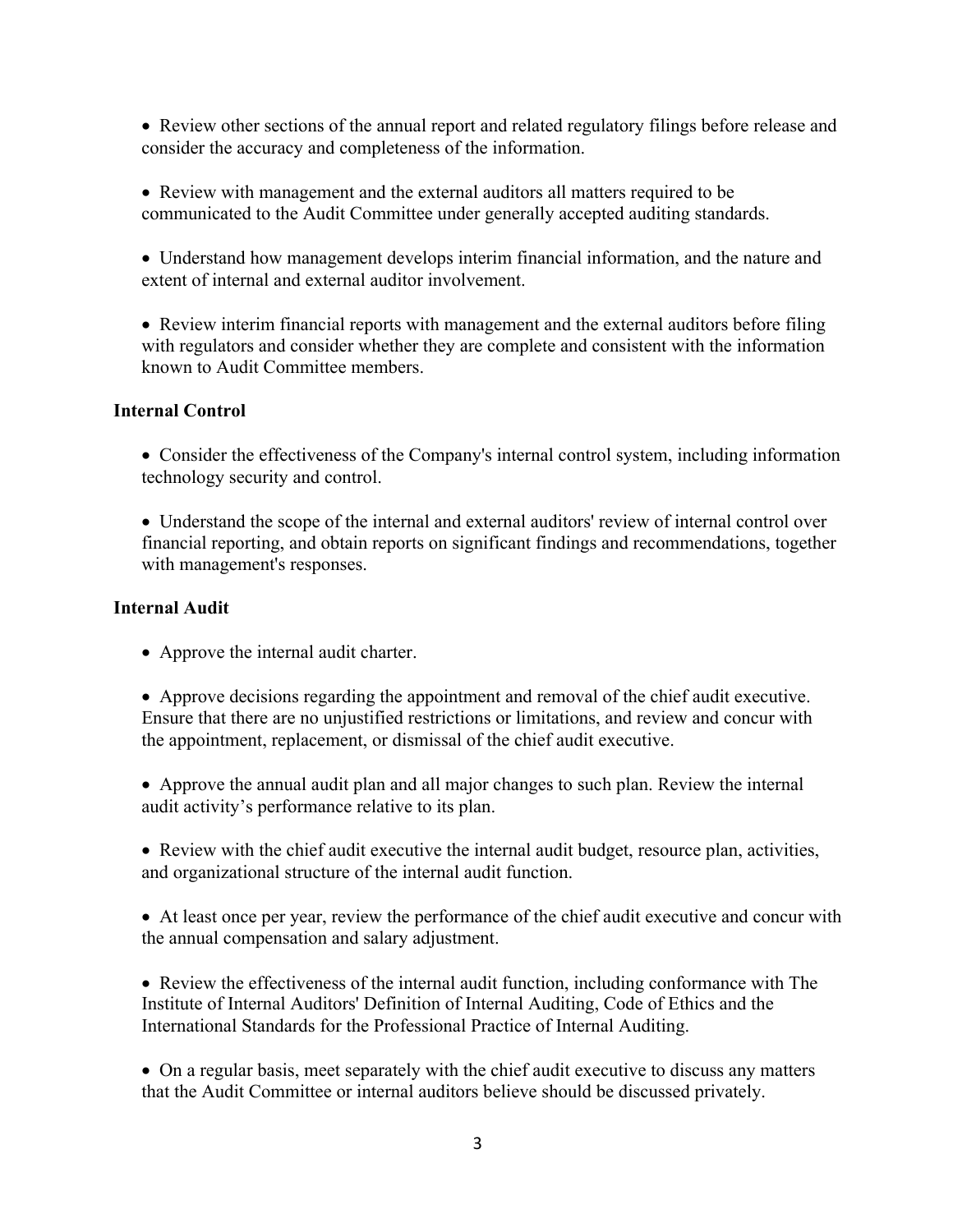### **External Audit**

• Review the external auditors' proposed audit scope and approach, including coordination of the audit effort with any internal audit.

• Review the performance of the external auditors, and exercise final approval on the appointment or discharge of such auditors.

• Review and confirm the independence of the external auditors by obtaining statements from such auditors on the relationships between such auditors and the Company, including non-audit services, and discussing the relationships with such auditors.

• On a regular basis, meet separately with the external auditors to discuss any matters that the Audit Committee or auditors believe should be discussed privately.

#### **Compliance**

• Review the effectiveness of the system for monitoring compliance with laws and regulations and the results of management's investigation and follow-up (including disciplinary action) of any instances of noncompliance.

• Review the findings of any examinations by regulatory agencies, and any auditor observations.

• Review the process for communicating the code of conduct to Company personnel, and for monitoring compliance therewith.

• Obtain regular updates from management and Company's legal counsel regarding compliance matters.

• Establish a publicized protocol for reporting evidence of non-compliance of the Company and/or its personnel with applicable laws, regulations and/or code of conduct, including, but not limited to, an alternative reporting channel in the eventuality that someone in the primary reporting protocol is involved in such possible non-compliance that is to be reported.

#### **Reporting Responsibilities**

• Regularly report to the Board about Audit Committee activities, issues, and related recommendations.

• Provide an open avenue of communication between the internal auditors, the external auditors, and the Board.